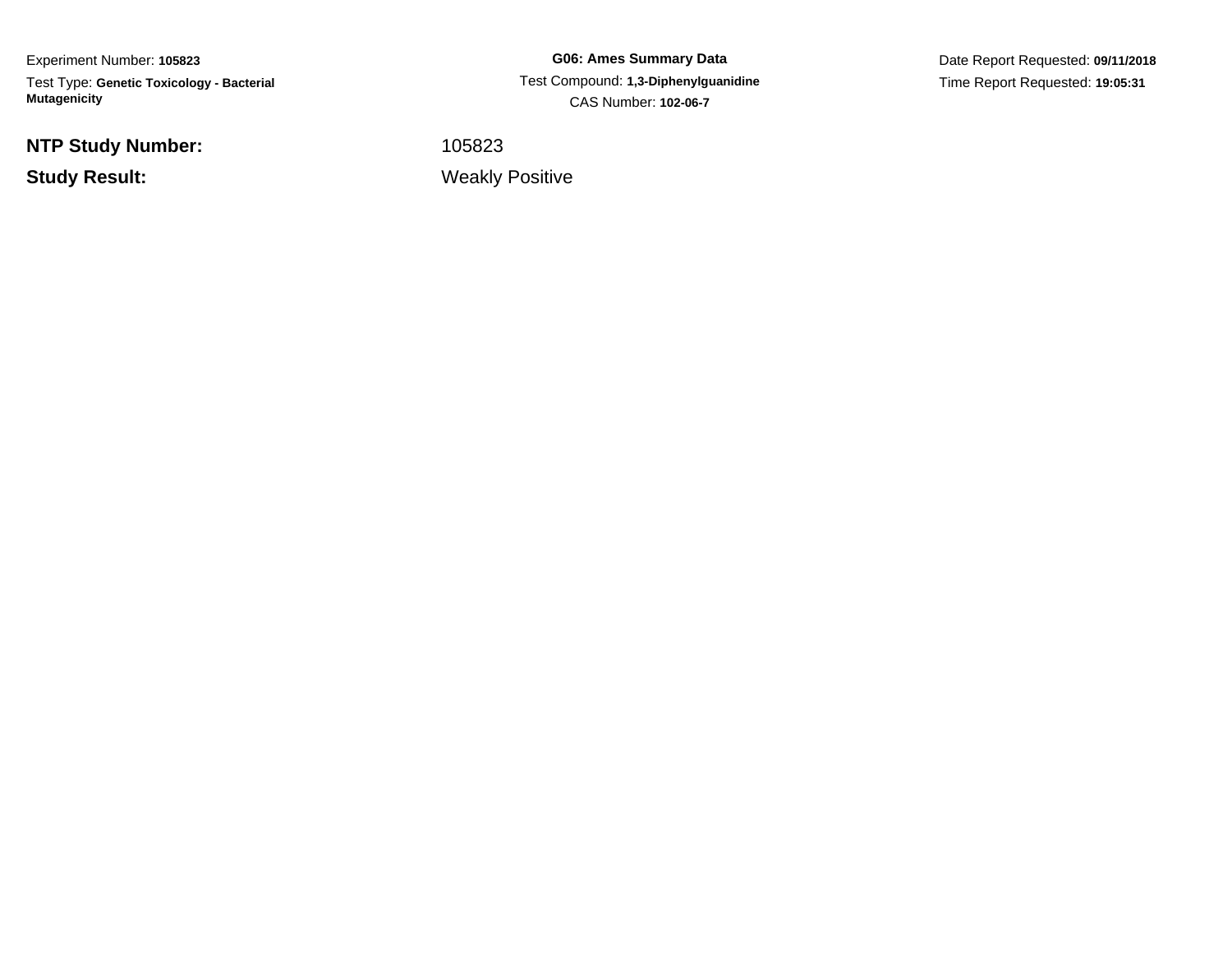Test Type: **Genetic Toxicology - Bacterial Mutagenicity**

## **G06: Ames Summary Data** Test Compound: **1,3-Diphenylguanidine**CAS Number: **102-06-7**

|                               |                   |                   | Strain: TA100          |                        |                        |
|-------------------------------|-------------------|-------------------|------------------------|------------------------|------------------------|
| Dose (ug/Plate)               | <b>Without S9</b> | <b>Without S9</b> | <b>With 10% Rat S9</b> | <b>With 10% Rat S9</b> | <b>With 10% Rat S9</b> |
| Vehicle Control <sup>1</sup>  | $146 \pm 25.8$    | $96 \pm 2.8$      | $117 \pm 17.1$         | $110 \pm 7.3$          | $124 \pm 5.5$          |
| 1.0                           |                   |                   |                        |                        |                        |
| 3.0                           |                   |                   |                        |                        |                        |
| 10.0                          |                   |                   |                        |                        |                        |
| 33.0                          |                   |                   |                        |                        |                        |
| 100.0                         | $120 \pm 13.8$    | $93 \pm 7.4$      | $103 \pm 3.8$          | $109 \pm 0.0$          |                        |
| 333.0                         | $88 \pm 2.6$      | $96 \pm 6.2$      | $98 \pm 4.1$           | $111 \pm 8.1$          | $98 \pm 9.3$           |
| 1000.0                        | $104 \pm 7.2$     | $105 \pm 17.0$    | $103 \pm 8.5$          | $109 \pm 3.2$          | $81 \pm 3.8$           |
| 3333.0                        | $122 \pm 12.9$    | $94 \pm 5.3$      | $137 \pm 5.9$          | $154 \pm 0.9$          | $90 \pm 9.6$           |
| 6666.0                        |                   | $88 \pm 5.2$      |                        |                        | $96 \pm 3.7$           |
| 10000.0                       | $65 \pm 25.1^s$   |                   | $137 \pm 6.6^p$        | $150 \pm 8.0^p$        | $117 \pm 13.9^p$       |
| <b>Trial Summary</b>          | Negative          | Negative          | Negative               | Equivocal              | Negative               |
| Positive Control <sup>2</sup> |                   |                   | $546 \pm 21.2$         | $464 \pm 5.2$          | $664 \pm 19.7$         |
| Positive Control <sup>3</sup> | $378 \pm 12.7$    | $348 \pm 10.4$    |                        |                        |                        |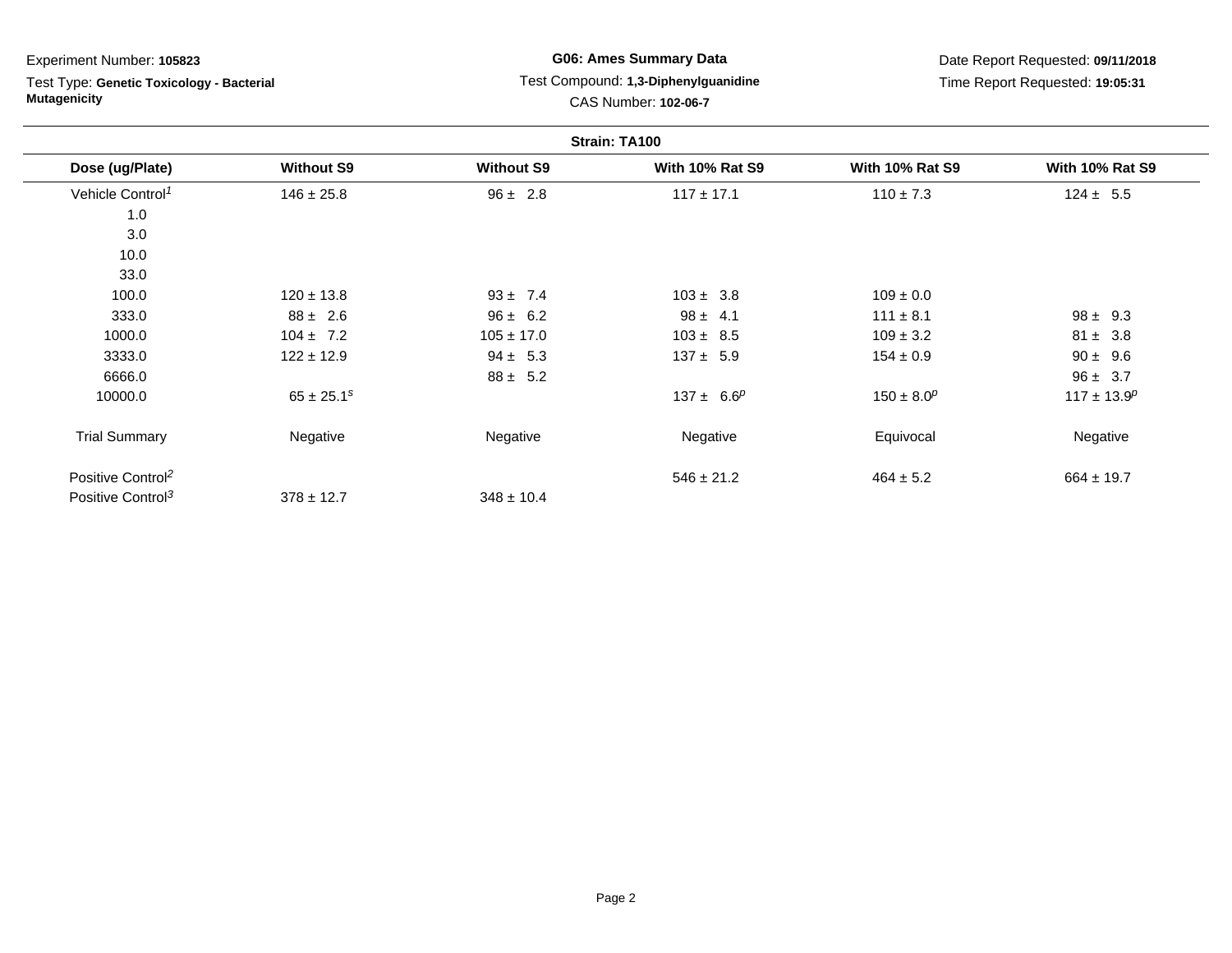# Test Type: **Genetic Toxicology - Bacterial Mutagenicity**

## **G06: Ames Summary Data** Test Compound: **1,3-Diphenylguanidine**CAS Number: **102-06-7**

|                                                                | Strain: TA100       |                     |                        |                     |  |  |
|----------------------------------------------------------------|---------------------|---------------------|------------------------|---------------------|--|--|
| Dose (ug/Plate)                                                | With 10% Hamster S9 | With 10% Hamster S9 | With 10% Hamster S9    | With 10% Hamster S9 |  |  |
| Vehicle Control <sup>1</sup>                                   | $110 \pm 0.9$       | $120 \pm 7.0$       | $114 \pm 4.1$          | $95 \pm 8.2$        |  |  |
| 1.0                                                            |                     |                     | $96 \pm 8.7$           | $147 \pm 3.2$       |  |  |
| 3.0                                                            |                     |                     | $94 \pm 2.8$           | $157 \pm 13.6$      |  |  |
| 10.0                                                           |                     |                     | $125 \pm 6.7$          | $170 \pm 3.8$       |  |  |
| 33.0                                                           |                     |                     | $150 \pm 6.4$          | $231 \pm 9.6$       |  |  |
| 100.0                                                          | $271 \pm 10.2$      | $215 \pm 31.3$      | $213 \pm 15.3$         | $243 \pm 15.5$      |  |  |
| 333.0                                                          | $269 \pm 22.3$      | $201 \pm 18.2$      |                        |                     |  |  |
| 1000.0                                                         | $265 \pm 16.3$      | $213 \pm 23.6$      |                        |                     |  |  |
| 3333.0                                                         | $260 \pm 2.0$       | $177 \pm 14.1$      |                        |                     |  |  |
| 6666.0                                                         |                     |                     |                        |                     |  |  |
| 10000.0                                                        | $196 \pm 11.5^p$    | $162 \pm 20.1^p$    |                        |                     |  |  |
| <b>Trial Summary</b>                                           | Equivocal           | Equivocal           | <b>Weakly Positive</b> | Positive            |  |  |
| Positive Control <sup>2</sup><br>Positive Control <sup>3</sup> | $1408 \pm 32.1$     | $1067 \pm 33.1$     | $1641 \pm 35.6$        | $1411 \pm 31.3$     |  |  |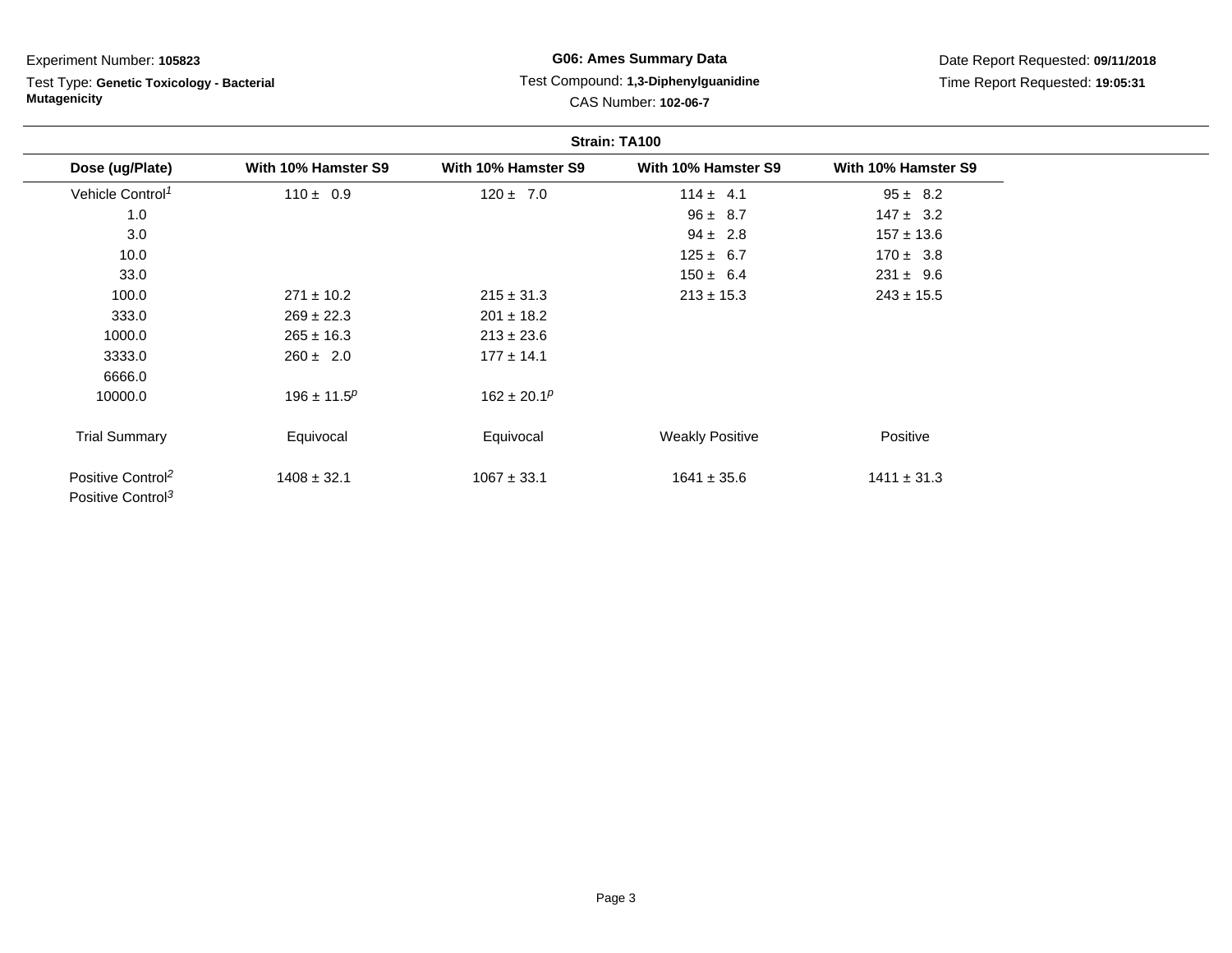Test Type: **Genetic Toxicology - Bacterial Mutagenicity**

## **G06: Ames Summary Data** Test Compound: **1,3-Diphenylguanidine**CAS Number: **102-06-7**

|                               |                   |                        | Strain: TA1535    |                        |                        |
|-------------------------------|-------------------|------------------------|-------------------|------------------------|------------------------|
| Dose (ug/Plate)               | <b>Without S9</b> | <b>Without S9</b>      | <b>Without S9</b> | <b>With 10% Rat S9</b> | <b>With 10% Rat S9</b> |
| Vehicle Control <sup>1</sup>  | $27 \pm 1.2$      | $23 \pm 4.0$           | $31 \pm 4.2$      | $12 \pm 0.3$           | $9 \pm 1.5$            |
| 33.0                          |                   |                        | $19 \pm 2.6$      |                        |                        |
| 100.0                         | $35 \pm 3.7$      | $31 \pm 2.9$           |                   | $8 \pm 2.0$            | $9 \pm 1.7$            |
| 333.0                         | $37 \pm 2.9$      | $33 \pm 3.8$           | $25 \pm 0.9$      | $7 \pm 1.2$            | $7 \pm 1.2$            |
| 1000.0                        | $34 \pm 4.5$      | $33 \pm 4.3$           | $29 \pm 5.0$      | $6 \pm 0.3$            | $8 \pm 3.0$            |
| 3333.0                        | $18 \pm 6.7$      | $45 \pm 9.5$           | $19 \pm 9.6$      | $9 \pm 3.2$            | $5 \pm 0.7$            |
| 6666.0                        |                   | $47 \pm 8.5$           | $11 \pm 5.9$      |                        |                        |
| 10000.0                       | $0 \pm 0.0^{s}$   |                        |                   | $18 \pm 5.8^p$         | $10 \pm 2.3^p$         |
| <b>Trial Summary</b>          | Negative          | <b>Weakly Positive</b> | Negative          | Negative               | Negative               |
| Positive Control <sup>3</sup> | $392 \pm 7.5$     | $366 \pm 31.1$         | $355 \pm 40.6$    |                        |                        |
| Positive Control <sup>4</sup> |                   |                        |                   | $168 \pm 3.8$          | $257 \pm 29.8$         |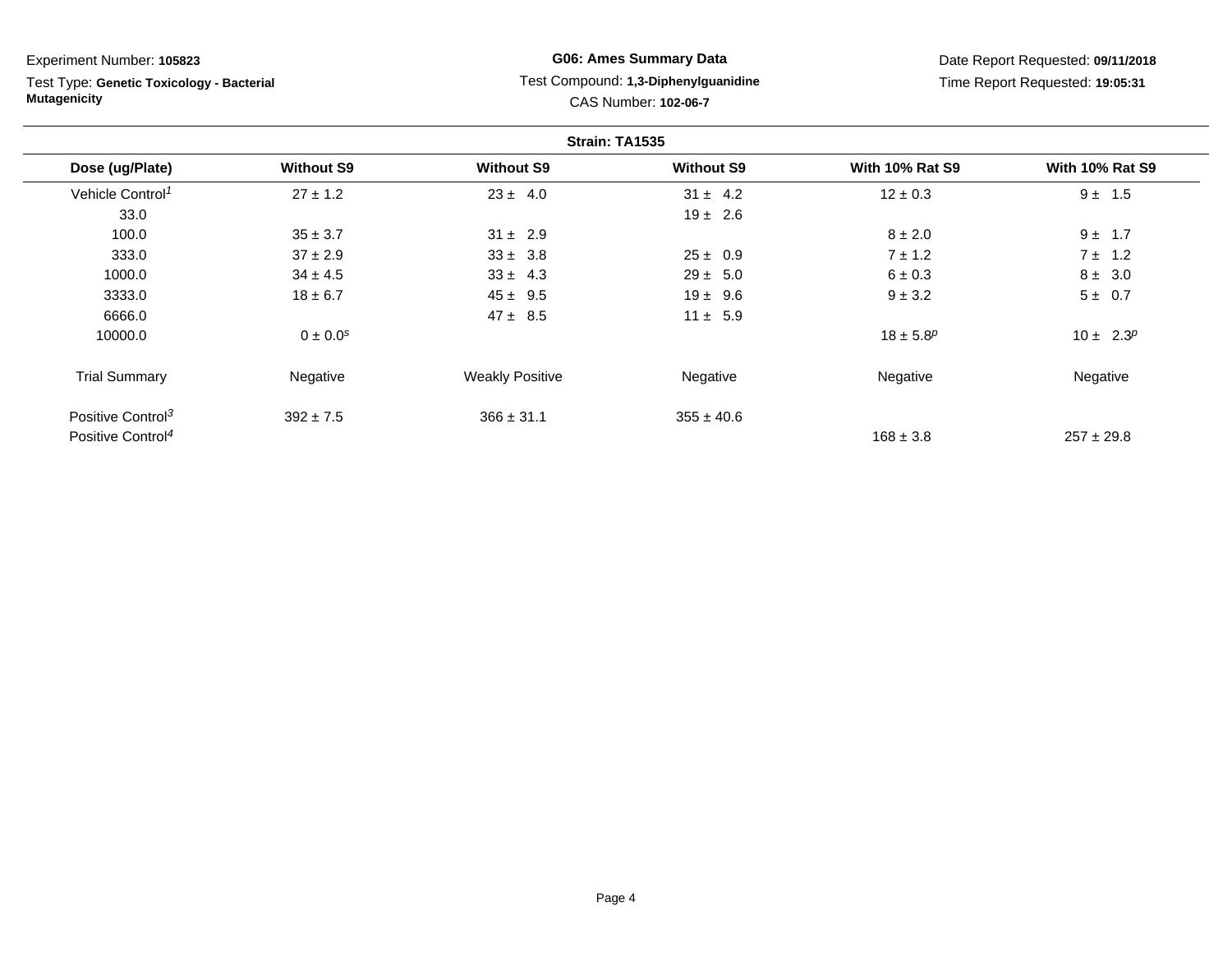Test Type: **Genetic Toxicology - Bacterial Mutagenicity**

## **G06: Ames Summary Data** Test Compound: **1,3-Diphenylguanidine**CAS Number: **102-06-7**

|                               |                     | Strain: TA1535      |
|-------------------------------|---------------------|---------------------|
| Dose (ug/Plate)               | With 10% Hamster S9 | With 10% Hamster S9 |
| Vehicle Control <sup>1</sup>  | $7 \pm 1.2$         | $7 \pm 0.3$         |
| 33.0                          |                     |                     |
| 100.0                         | $10 \pm 4.4$        | $9 \pm 1.8$         |
| 333.0                         | $8 \pm 2.1$         | $9 \pm 2.4$         |
| 1000.0                        | $13 \pm 2.5$        | $7\pm0.6$           |
| 3333.0                        | $15 \pm 1.5$        | $9 \pm 4.5$         |
| 6666.0                        |                     |                     |
| 10000.0                       | $31 \pm 1.2^s$      | $12 \pm 3.7^p$      |
| <b>Trial Summary</b>          | Equivocal           | Negative            |
| Positive Control <sup>3</sup> |                     |                     |
| Positive Control <sup>4</sup> | $435 \pm 25.0$      | $452 \pm 6.0$       |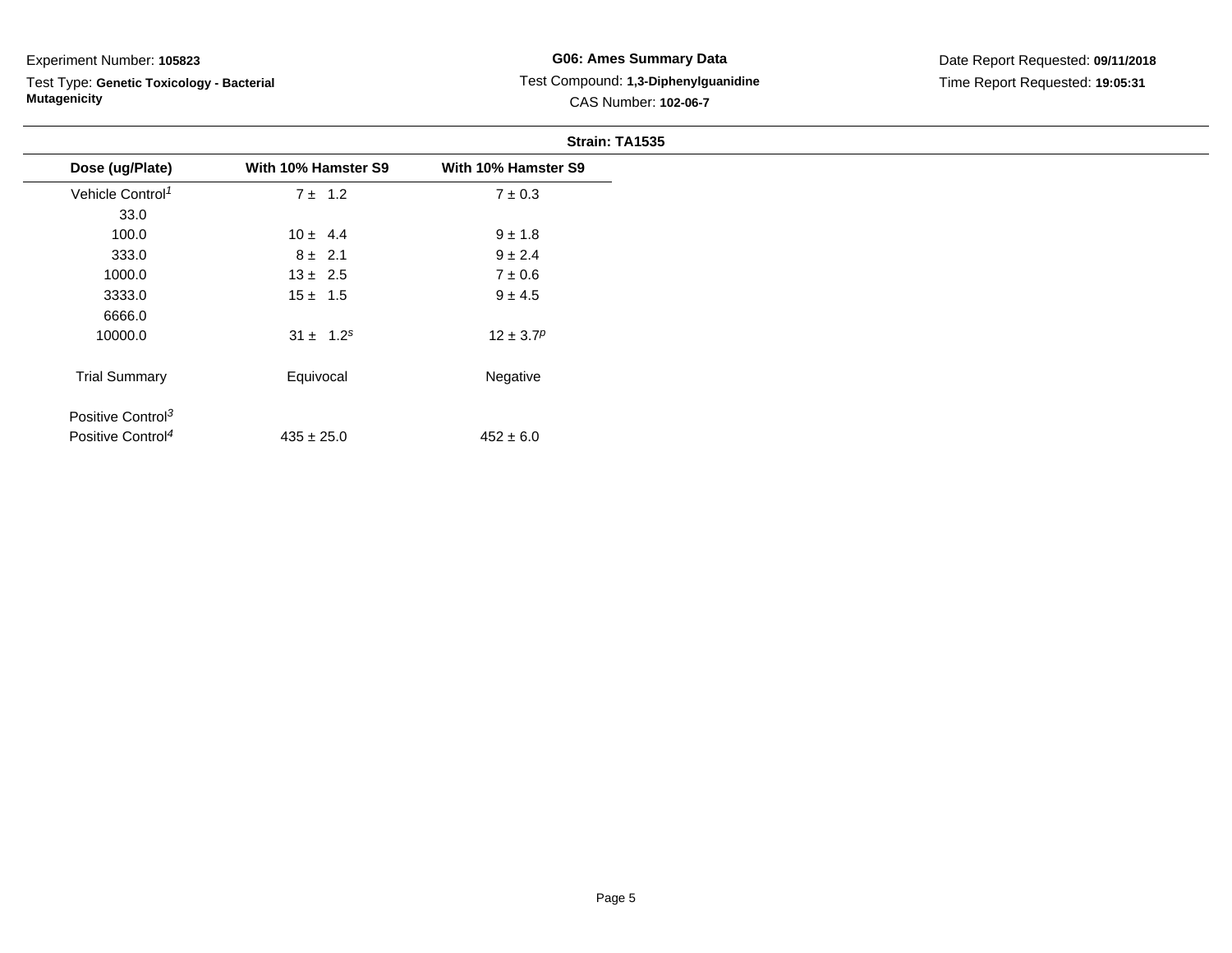Test Type: **Genetic Toxicology - Bacterial Mutagenicity**

## **G06: Ames Summary Data** Test Compound: **1,3-Diphenylguanidine**CAS Number: **102-06-7**

|                               |                   |                   | Strain: TA1537         |                            |                        |
|-------------------------------|-------------------|-------------------|------------------------|----------------------------|------------------------|
| Dose (ug/Plate)               | <b>Without S9</b> | <b>Without S9</b> | <b>With 10% Rat S9</b> | <b>With 10% Rat S9</b>     | <b>With 10% Rat S9</b> |
| Vehicle Control <sup>1</sup>  | $5 \pm 1.5$       | $3 \pm 0.7$       | $7 \pm 0.3$            | $6 \pm 1.5$                | $11 \pm 1.0$           |
| 100.0                         | $6 \pm 3.2$       |                   | $8 \pm 2.0$            | $4 \pm 0.7$                |                        |
| 333.0                         | 6 ± 0.6           | $7 \pm 1.3$       | $7 \pm 0.6$            | 6 ± 0.9                    | $5 \pm 1.5$            |
| 1000.0                        | $6 \pm 0.0$       | $5 \pm 0.3$       | $8 \pm 0.6$            | $4 \pm 0.7$                | $5 \pm 1.5$            |
| 3333.0                        | $5 \pm 1.5$       | $7 \pm 1.2$       | $10 \pm 1.8$           | $5 \pm 1.2$                | $10 \pm 1.5$           |
| 6666.0                        |                   | $4 \pm 0.3$       |                        |                            | $7 \pm 0.3$            |
| 10000.0                       | $29 \pm 13.8^s$   | Toxic             | $14 \pm 1.2^p$         | $65 \pm 14.7$ <sup>p</sup> | $10 \pm 3.0^p$         |
| <b>Trial Summary</b>          | Equivocal         | Negative          | Negative               | Equivocal                  | Negative               |
| Positive Control <sup>4</sup> |                   |                   | $168 \pm 8.5$          | $160 \pm 22.2$             | $163 \pm 7.4$          |
| Positive Control <sup>5</sup> | $135 \pm 32.9$    | $241 \pm 23.8$    |                        |                            |                        |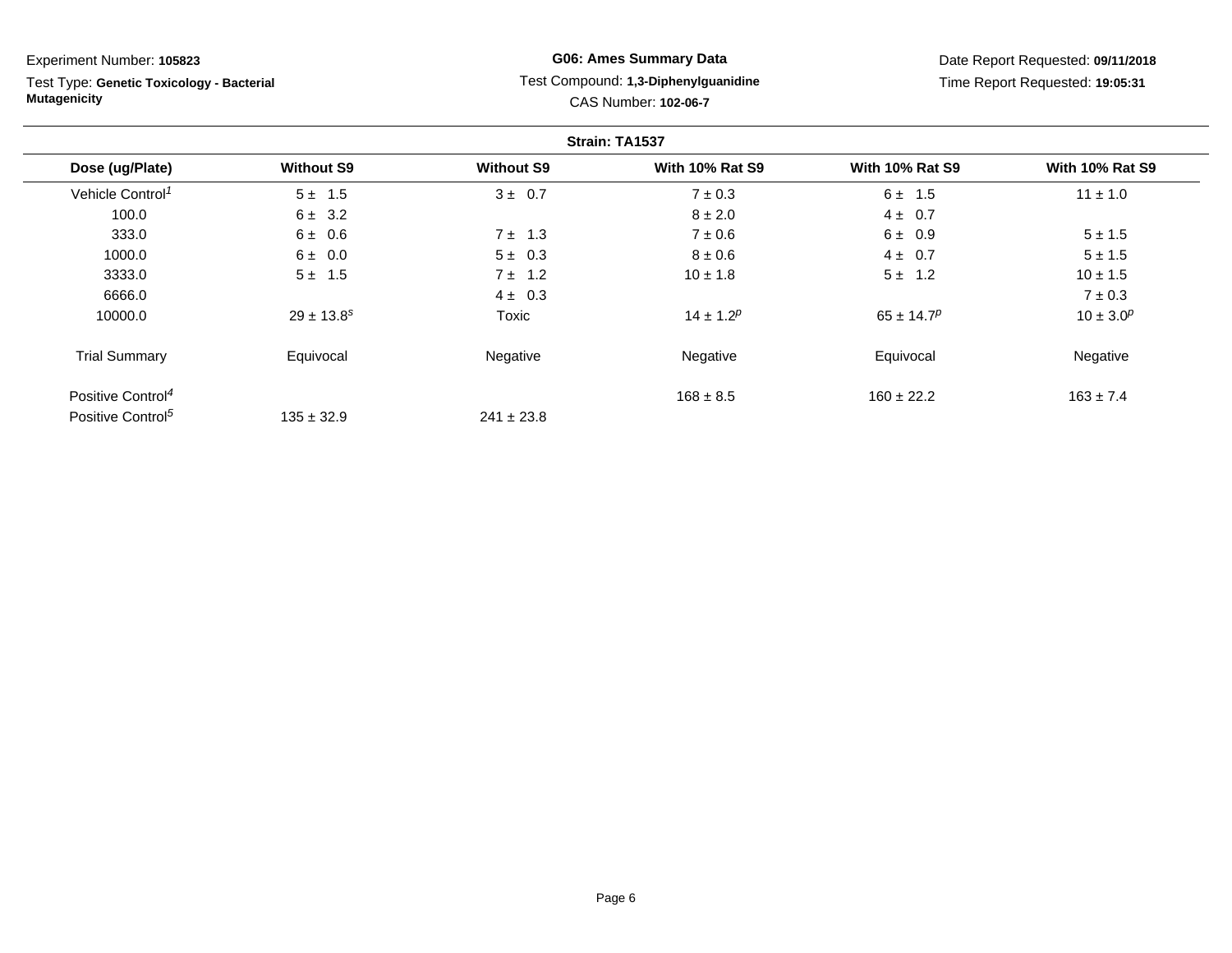Test Type: **Genetic Toxicology - Bacterial Mutagenicity**

## **G06: Ames Summary Data** Test Compound: **1,3-Diphenylguanidine**CAS Number: **102-06-7**

|                                                                |                        |                     | Strain: TA1537      |                            |                     |
|----------------------------------------------------------------|------------------------|---------------------|---------------------|----------------------------|---------------------|
| Dose (ug/Plate)                                                | <b>With 10% Rat S9</b> | With 10% Hamster S9 | With 10% Hamster S9 | With 10% Hamster S9        | With 10% Hamster S9 |
| Vehicle Control <sup>1</sup>                                   | $4 \pm 0.3$            | $6 \pm 1.2$         | $5 \pm 1.0$         | $4 \pm 1.7$                | $5 \pm 1.2$         |
| 100.0                                                          |                        | $7 \pm 2.3$         | $7 \pm 1.2$         |                            |                     |
| 333.0                                                          | $9 \pm 2.0$            | $13 \pm 2.9$        | $5 \pm 0.6$         | $5 \pm 0.9$                | $9 \pm 2.3$         |
| 1000.0                                                         | $7 \pm 1.2$            | $7 \pm 1.2$         | $6 \pm 1.3$         | $8 \pm 0.3$                | $10 \pm 3.8$        |
| 3333.0                                                         | $12 \pm 1.3$           | $8 \pm 2.3$         | $10 \pm 2.5$        | $9 \pm 2.3$                | $10 \pm 2.7$        |
| 6666.0                                                         | $13 \pm 2.4$           |                     |                     | $9 \pm 2.7$                | $10 \pm 2.1$        |
| 10000.0                                                        | $15 \pm 0.0^p$         | $10 \pm 2.0^p$      | $15 \pm 5.9^p$      | $43 \pm 22.8$ <sup>p</sup> | $9 \pm 2.0^p$       |
| <b>Trial Summary</b>                                           | Equivocal              | Negative            | Equivocal           | Equivocal                  | Negative            |
| Positive Control <sup>4</sup><br>Positive Control <sup>5</sup> | $385 \pm 11.6$         | $465 \pm 40.4$      | $422 \pm 28.3$      | $396 \pm 9.5$              | $72 \pm 3.8$        |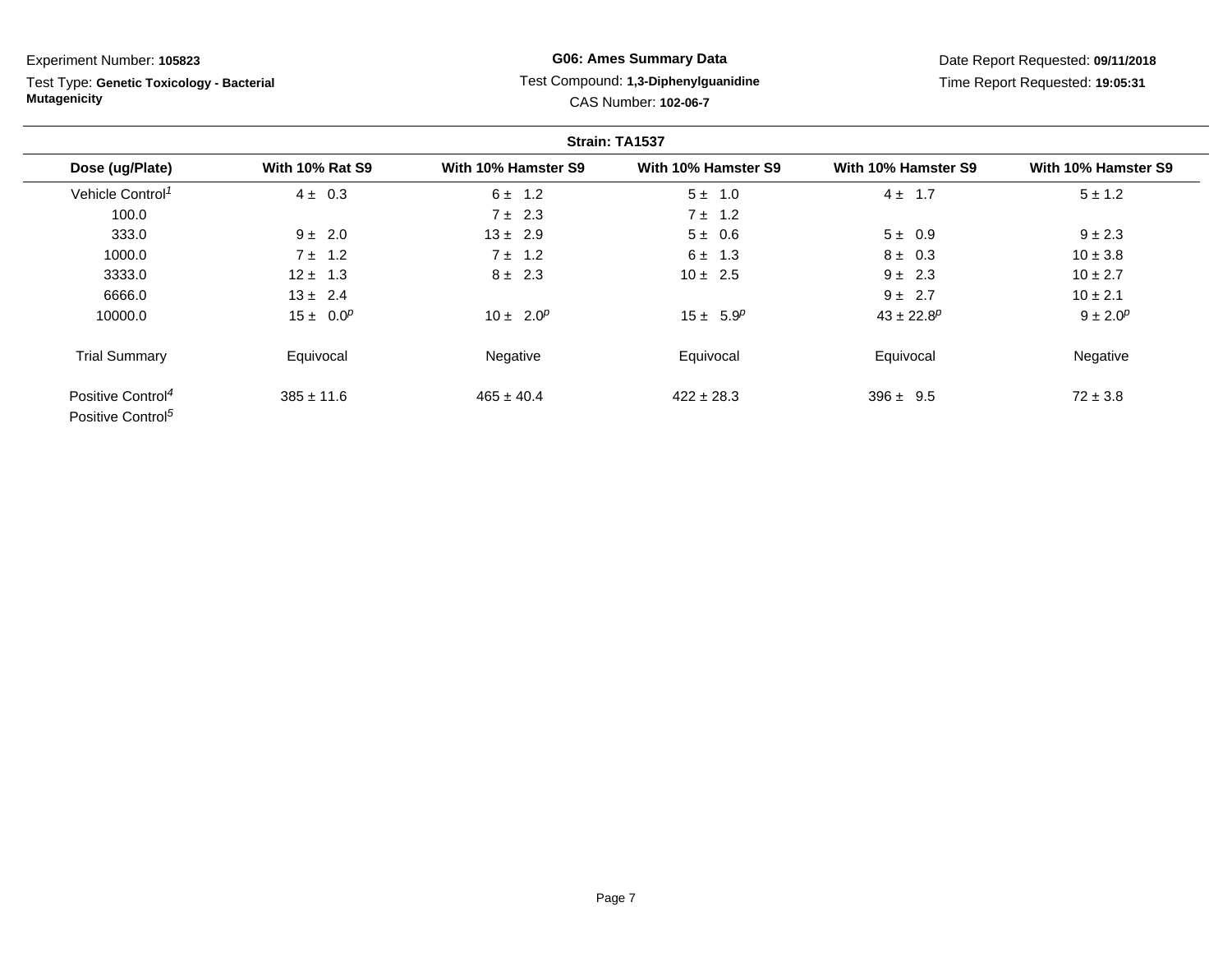Test Type: **Genetic Toxicology - Bacterial Mutagenicity**

## **G06: Ames Summary Data** Test Compound: **1,3-Diphenylguanidine**CAS Number: **102-06-7**

|                               |                   |                   | <b>Strain: TA98</b>    |                        |                        |
|-------------------------------|-------------------|-------------------|------------------------|------------------------|------------------------|
| Dose (ug/Plate)               | <b>Without S9</b> | <b>Without S9</b> | <b>With 10% Rat S9</b> | <b>With 10% Rat S9</b> | <b>With 10% Rat S9</b> |
| Vehicle Control <sup>1</sup>  | $16 \pm 2.0$      | $14 \pm 1.2$      | $29 \pm 2.0$           | $22 \pm 2.0$           | $32 \pm 8.4$           |
| 1.0                           |                   |                   |                        |                        |                        |
| 3.0                           |                   |                   |                        |                        |                        |
| 10.0                          |                   |                   |                        |                        |                        |
| 33.0                          |                   |                   |                        |                        |                        |
| 100.0                         | $19 \pm 0.3$      | $16 \pm 1.5$      | $31 \pm 0.9$           | $19 \pm 0.7$           |                        |
| 333.0                         | $15 \pm 1.0$      | $16 \pm 1.2$      | $32 \pm 2.5$           | $22 \pm 3.7$           | $19 \pm 3.2$           |
| 1000.0                        | $19 \pm 3.3$      | $14 \pm 3.6$      | $34 \pm 5.0$           | $21 \pm 1.7$           | $19 \pm 0.7$           |
| 3333.0                        | $19 \pm 4.6$      | $18 \pm 3.5$      | $42 \pm 3.2$           | $31 \pm 4.3$           | $29 \pm 6.4$           |
| 6666.0                        |                   | $18 \pm 0.6$      |                        |                        | $29 \pm 5.5$           |
| 10000.0                       | $6 \pm 2.8^s$     |                   | $44 \pm 1.9^p$         | $31 \pm 5.2^p$         | $30 \pm 3.6^p$         |
| <b>Trial Summary</b>          | Negative          | Negative          | Negative               | Negative               | Negative               |
| Positive Control <sup>2</sup> |                   |                   | $396 \pm 14.7$         | $411 \pm 13.7$         | $479 \pm 43.6$         |
| Positive Control <sup>6</sup> | $298 \pm 9.2$     | $480 \pm 38.2$    |                        |                        |                        |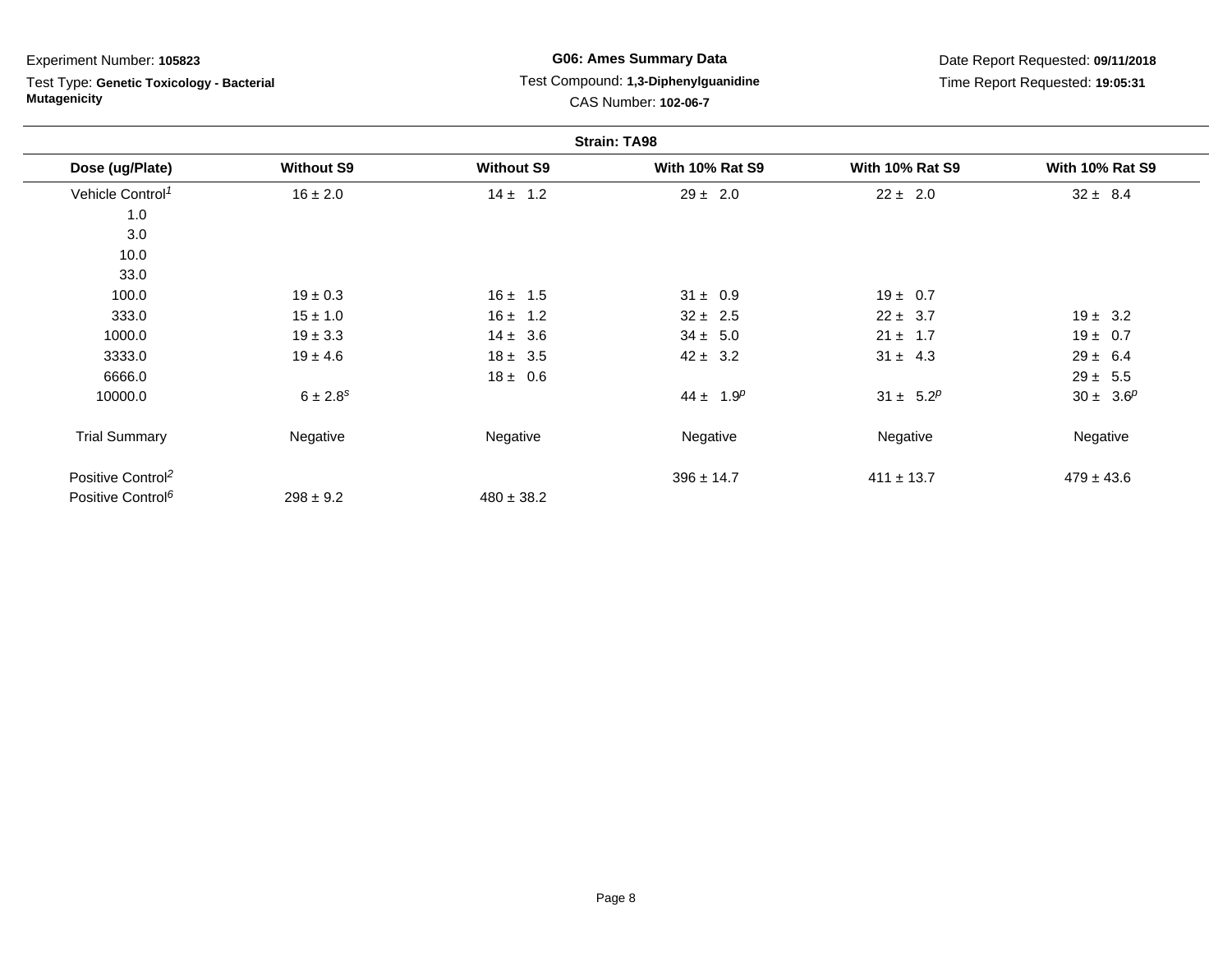## Test Type: **Genetic Toxicology - Bacterial Mutagenicity**

## **G06: Ames Summary Data** Test Compound: **1,3-Diphenylguanidine**CAS Number: **102-06-7**

| <b>Strain: TA98</b>                                            |                     |                     |                     |                     |  |
|----------------------------------------------------------------|---------------------|---------------------|---------------------|---------------------|--|
| Dose (ug/Plate)                                                | With 10% Hamster S9 | With 10% Hamster S9 | With 10% Hamster S9 | With 10% Hamster S9 |  |
| Vehicle Control <sup>1</sup>                                   | $33 \pm 3.5$        | $24 \pm 2.0$        | $31 \pm 5.7$        | $22 \pm 3.2$        |  |
| 1.0                                                            |                     |                     | $31 \pm 0.9$        | $29 \pm 0.6$        |  |
| 3.0                                                            |                     |                     | $29 \pm 4.7$        | $31 \pm 3.8$        |  |
| 10.0                                                           |                     |                     | $34 \pm 3.6$        | $39 \pm 4.6$        |  |
| 33.0                                                           |                     |                     | $38 \pm 2.6$        | $51 \pm 5.8$        |  |
| 100.0                                                          | $68 \pm 2.6$        | $63 \pm 7.8$        | $47 \pm 3.0$        | $46 \pm 3.8$        |  |
| 333.0                                                          | $81 \pm 4.0$        | $51 \pm 5.3$        |                     |                     |  |
| 1000.0                                                         | $75 \pm 7.5$        | $55 \pm 4.3$        |                     |                     |  |
| 3333.0                                                         | $74 \pm 6.8$        | $51 \pm 5.2$        |                     |                     |  |
| 6666.0                                                         |                     |                     |                     |                     |  |
| 10000.0                                                        | $78 \pm 10.4^p$     | $58 \pm 5.6^p$      |                     |                     |  |
| <b>Trial Summary</b>                                           | Positive            | Equivocal           | Negative            | Positive            |  |
| Positive Control <sup>2</sup><br>Positive Control <sup>6</sup> | $1325 \pm 87.4$     | $1012 \pm 54.6$     | $1300 \pm 95.3$     | $1254 \pm 53.9$     |  |